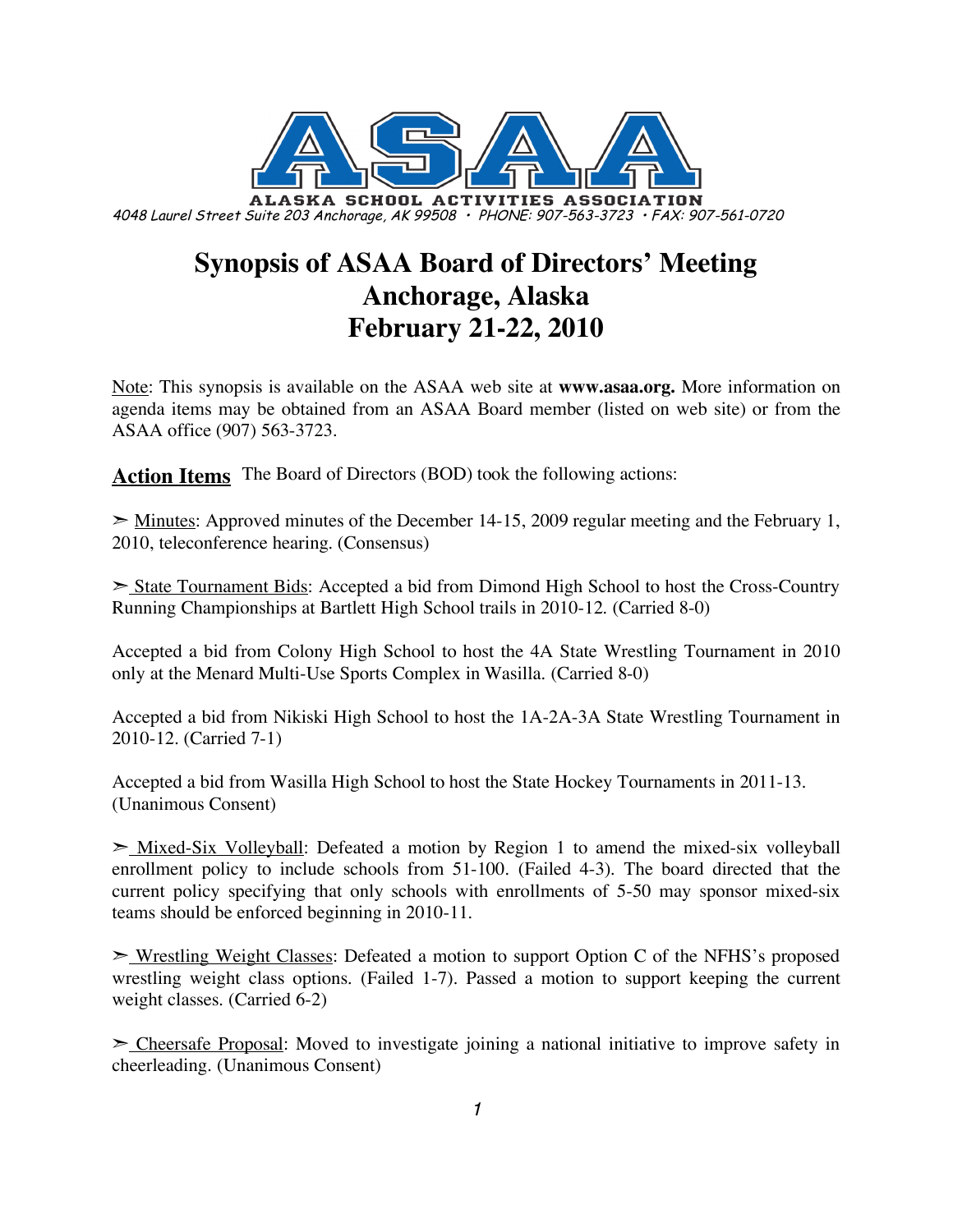➣ Glacierview School Request: Approved a request from Glacierview School to be placed in the Southwest Mixed-Six volleyball conference. (Unanimous Consent)

➣ Heritage Christian School Request: Approved a request from Heritage Christian School to be reclassified from 3A to 2A based on its history of declining enrollment and uncertainty of its future status. This request included being placed in the Borealis volleyball conference and the Peninsula basketball conference. (Unanimous Consent)

➣ Membership Application: Accepted an application of membership for 2010-11 from:

Fairhill Christian School – Fairbanks, Region 2 - (Unanimous Consent)

**Reports** The BOD heard the following reports:

- Board Members
- State Tournaments
- Finance Committee
- Student Government
- Officials/Coaches/WPI/NFHS Leadership Conference
- Marketing
- Executive Director

**Public Comments** There were no public comments during the meeting.

**Workshop Items** The BOD discussed the following items in workshop:

1. Board Policies and Procedures-Mission and Beliefs: Reviewed the evolution and development of the current Mission Statement and Belief Statements and past Strategic Plans, and how they have been the basis for important board decisions for the past 15 years. The three tenets of the Mission – 1. advocate participation, 2. regulate activities, and 3. promote development of students, should continue to guide the Association in the future.

2. Out-of-Season Contact: The board reviewed and compared other states' policies on out-ofseason contact between high school coaches and high school players with ASAA's policy. Study states were: Oregon, Montana, Wyoming, Washington and Michigan. The board asked that a survey of schools be conducted to determine support for some additional regulation.

3. Executive Director's Evaluation: Moved into executive session to discuss the evaluation. Following this, the ED was offered an additional year on his contract which will extend through July 31, 2013.

**Tabled Items**: There were no tabled items from the previous meeting.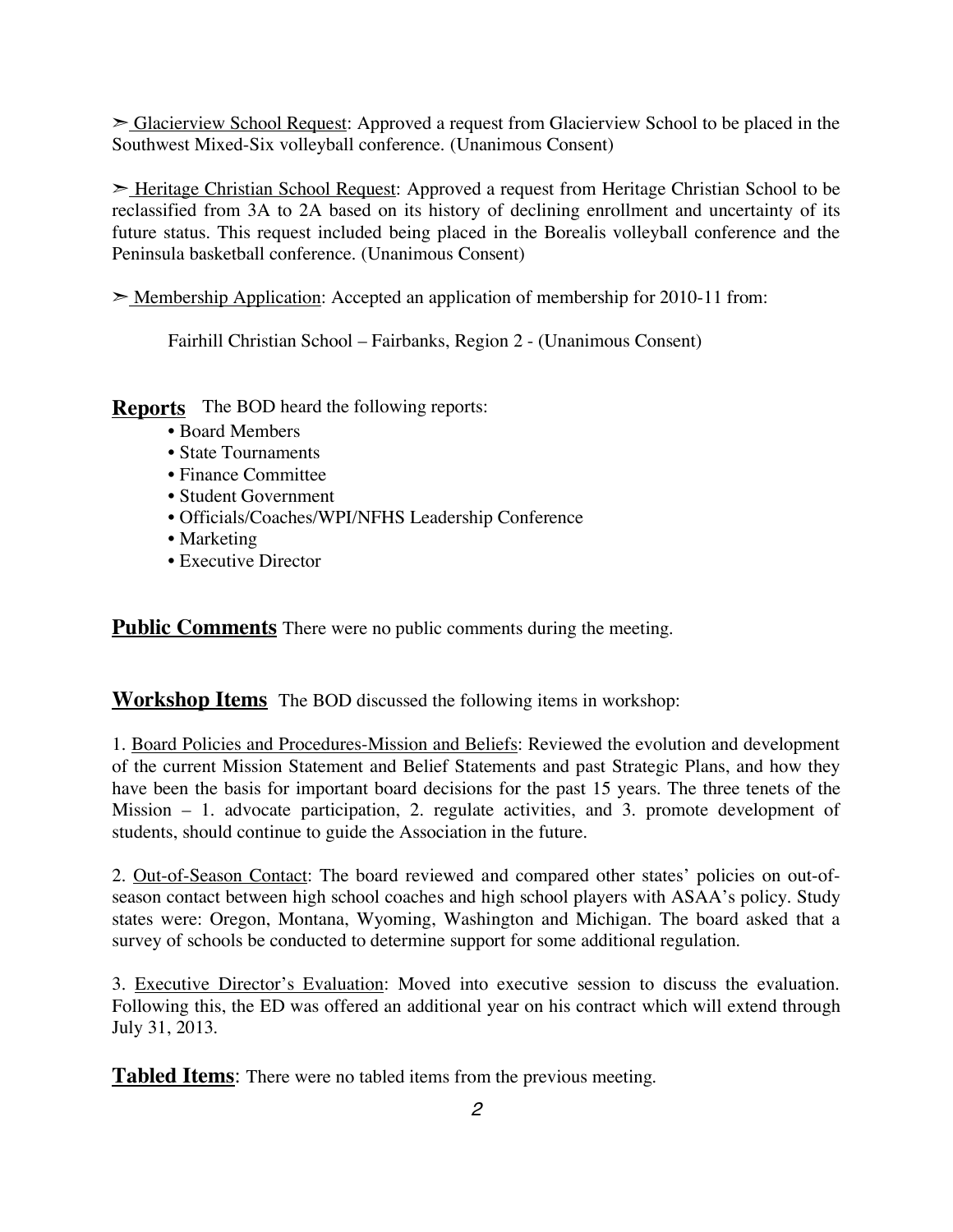#### **Discussion Items** The BOD discussed the following items:

 $\geq$  Bylaws: Discussed a pending proposal to incorporate an alternative count period for schools who might qualify to use  $8<sup>th</sup>$  grade students on their volleyball and basketball teams. The board proposed that schools could use the official October enrollment count from either the previous school year or the current school year if it is lower. A proposed bylaw amendment will be sent out for input prior to an April vote of the board.

Discussed a proposal to amend the Cooperative School Program bylaw by opening it up to larger schools. A proposed amendment will be sent out for input prior to an April vote of the board.

Discussed substituting the word "Participation" for "Competition" in Article 12, Section 9. 16, Boarding School Transfer Rule.

➣ Football: Reviewed the current language in the "jamboree" rule concerning the number of required practices and the number of plays allowed against other teams. Board suggested that each participating team may run up to 20 plays against another team, with a maximum of 100 plays per day. This will be an action item during the April meeting.

Decided to follow the two year semi-final game rotation schedule as was implemented in 2009- 10. Two games will be played on Friday and two on Saturday at the same site.

Postponed any action on changing small school conferences pending recommendations of the Ad Hoc Classification Committee which could effect where schools are placed.

Postponed action on the request from small schools in Region 5 for a berth to the state tournament playoffs in 2010-11 until regions have had the opportunity to discuss the request. This will be an action item at the April meeting.

 $\geq$  Hockey Officiating Experiment: Postponed discucssion until a report is given to the board.

➣ Baseball – Mid-Alaska Conference Concern: Discussed a conference proposal to move Houston High School to the Southcentral Conference due to scheduling concerns. Houston stated that its team will play at the JV level this year. The board also heard the Monroe will sponsor a team this year.

 $\geq$  Softball: Reviewed a proposal from ASAA's state softball rules interpreter to align our game ending rules with those of ASA. This will be a discussion item with the possibility of action during the April board meeting.

➣ Soccer Classification: Reviewed a Region 5 proposal to create a small school classification in soccer. This will be discussed at regional meetings and revisisted during the April board meeting.

➣ Western Alaska Nordic Skiing: Due to time constraints, postponed discussion on this item.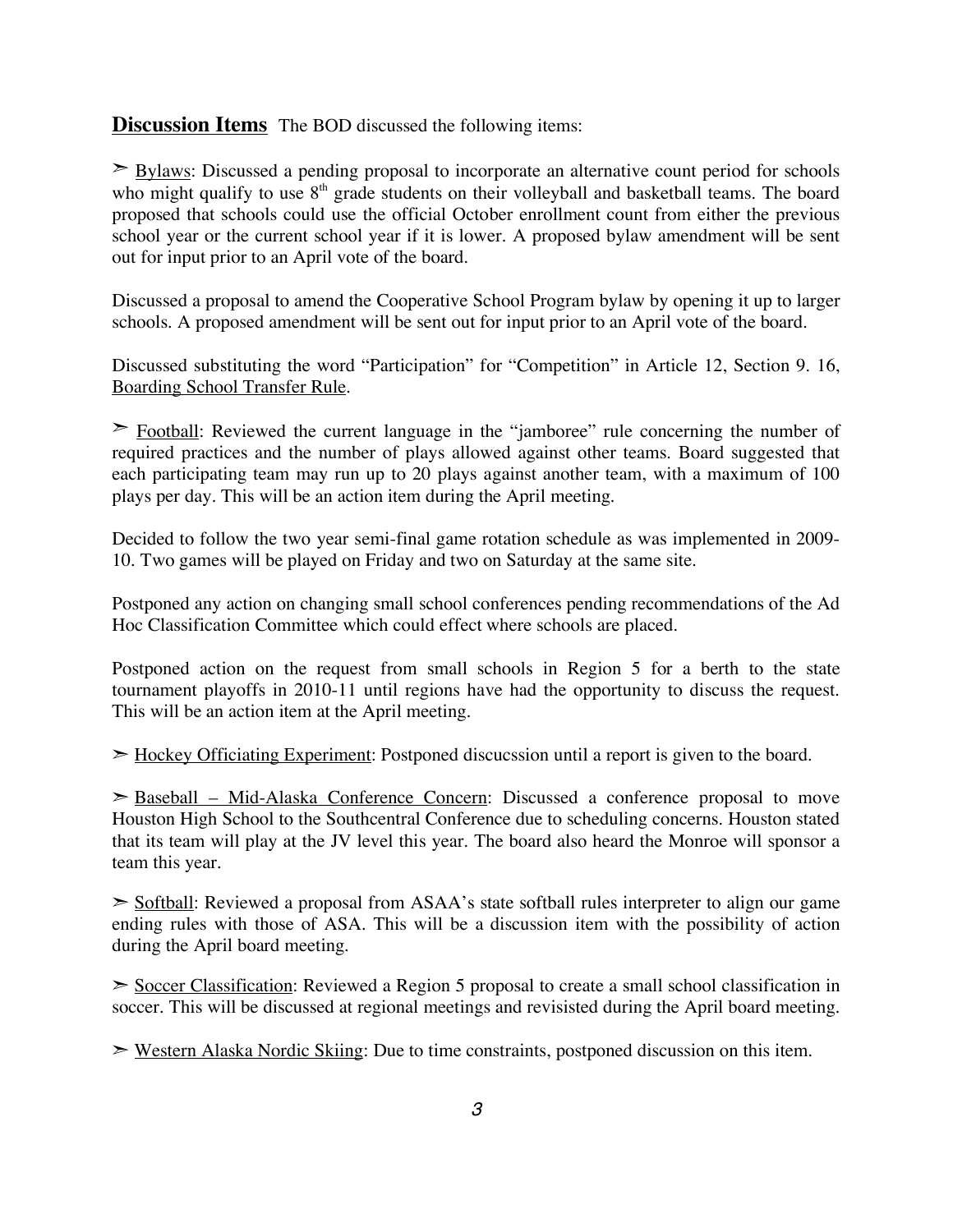$\geq$  Practice/Overlap Rule: Due to time constraints, postponed discussion on this item.

➣ School Classification/Enrollment Status: Reviewed current enrollment numbers and determined how they will effect school classification.

Schools placed on Step One in 2009-10 due to increasing enrollment unless the district superintendent requests forgiveness for ineligible  $5<sup>th</sup>$  year seniors. Any action on the following will occur during the April meeting.

1A – Chief Ivan Blunka – 53 (+) in 2009

Schools placed on Step One in 2009-10 due to decreasing enrollments.

2A - St. Mary's – 48 (-) in 2009 Chief Paul Memorial – 45 (-) in 2009

3A – Glennallen – 94 (-) in 2009 Hooper Bay – 98 (-) in 2009

Schools placed on Step Two in 2009-10 due to increasing enrollments unless the district superintendent requests forgiveness for ineligible  $5<sup>th</sup>$  year seniors –

1A – Gamble – 56 (+) in 2008, 52 (+) in 2009 Nelson Island – 57 (+) in 2008, 54 (+) in 2009

Schools placed on <u>Step Two</u> in 2009-10 due to decreasing enrollments. These schools will be moved to the next lower classification unless the school "opt up" by the April board meeting.

2A – Shishmaref – 46 (-) in 2008, 41 (-) in 2009

3A – Heritage Christian – 55 (-) in 2008, 50 (-) in 2009

► Review of State Tournament Team Berths: After further review of a status report, decided to make no changes in allocation for 2010-11 and 2011-12.

► Ad Hoc Season Calendar Committee: Reviewed and discussed the report from the committee which last met on February 16 in Anchorage. Asked that the proposal be sent out for comments prior to further discussion during the April meeting. Committee members are:

Region 1 – Patrick Callahan – Nome High School Region 2 – Isaiah Vreeman – Heritage Christian School Region 3 – Norm Bouchard – Houston High School Region 4 – Rick Volk – Chugiak High School Region 5 – Rhonda Hickok – Thunder Mountain High School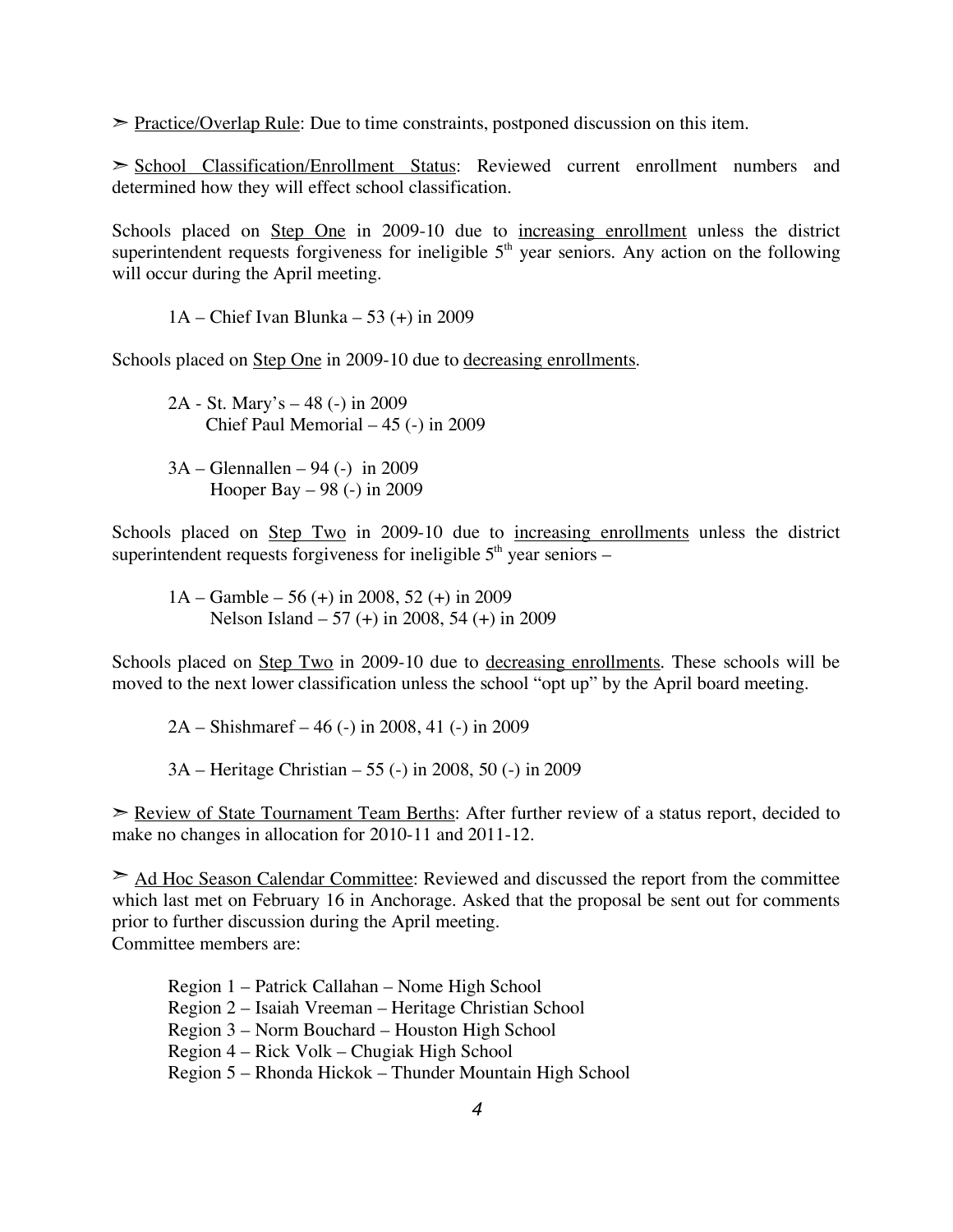Region 6 – Walt Armstrong – North Pole High School Board Member – Conrad Gonzalez – Fairbanks North Star Borough School District Chair – Sandi Wagner – Juneau-Douglas High School Staff Liaison – Rus Schreckenghost

 $\geq$  Ad Hoc Classification Committee: Discussed a report from the committee which met on February 16 in Anchorage. The board is interested in input on the proposal as well as regarding a suggestion that schools be allowed to "opt up" to a higher classification on a sport-by-sport basis. This will receive further consideration during the April meeting. Committee members are:

Region 1 – Jeff Erickson - Unalakleet High School Region 2 – Dean Overbey – Nenana High School Region 3 – Dan Carstens – Nikiski High School Region 4 – Craig Walker – West Anchorage High School Region 5 – Monty Buness - Wrangell High School Region 6 – Kelly Growden – Eielson High School Board Member/Chair – Billy Strickland – Bethel High School Staff Liaison – John Andrews

➣ "Play for Keeps" Program Update: Heard an update on implementation of the "Play for Keeps" tobacco, alcohol and drug program from Teresa Johnson, project director. This included a progress report on the development of the second offense educational component as well as a major freshening of the pre-participation video. Teresa also presented some potential components of the third offense course.

During the 2009-10 school year to date, there have been 258 first offenses reported, 13 second offenses and 2 third offenses. First offenses included 162 alcohol, 52 drug and 44 tobacco. Second offenses include 8 alcohol, 3 drug and 2 tobacco offenses.

➣ Medical Issues Forum: Discussed the formation of the Sports Medicine Advisory Committee (SMAC) with Carey Keller, MD, of Sportsmedicine Fairbanks. Names of qualified, interested individuals have been sought and a small committee will be selected by the board during the April meeting. It is anticipated that the SMAC will first meet in August. The committee's purpose will be to make recommendations on all sports medicine issues, including policies and procedures for emergency treatment at state tournaments.

➣ Discussion with Commissioner: Heard a presentation from Commissioner of Education, Larry LeDoux, on his vision of the integral part that interscholastic activities participation should play in the comprehensive education plan for Alaska. This includes the development of healthy citizens with the attributes that employers are seeking. He encouraged ASAA to further its student services to include programs to develop lifelong habits of health and nutrition, and to emphasize the acquisition of job skills through activity participation. The board appreciated his visionary proposals and supported efforts to move in this direction.

Commissioner LeDoux previously served on the ASAA board of directors representing Region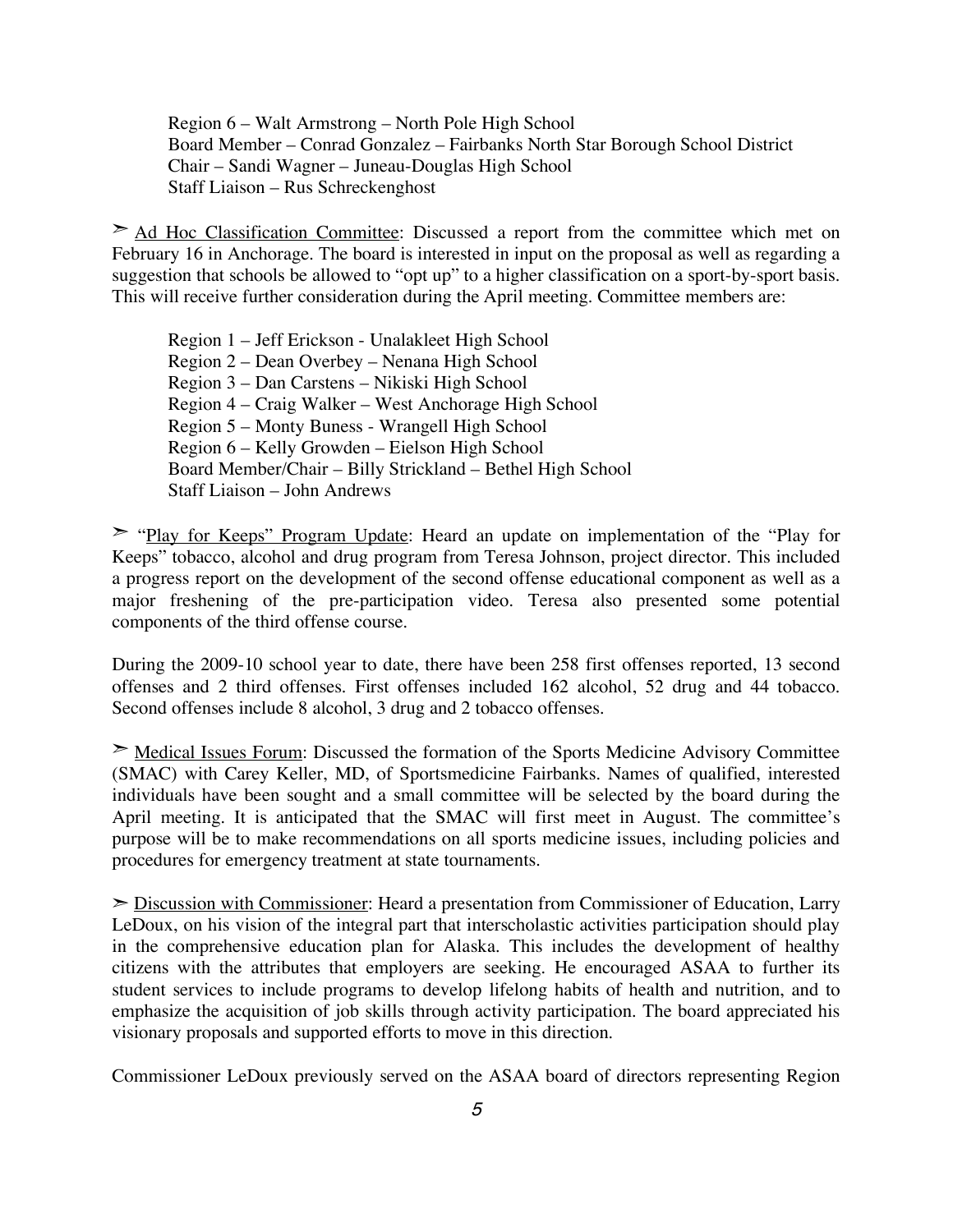3.

➣ Governor's Performance Scholarship: Discussed the proposed scholarship program and asked that a letter of support be sent to the Legislature and the Governor's office.

➣ April Board Meeting: Discussed plans for the April meeting of the board which will be held in Ninilchik on April 25-26. The board will attend the All-State Art Competition reception in Homer on the evening of April 25. For the past few years, it has been the board's practice to hold the spring meeting outside of Anchorage so that members can gain a deeper understanding of the conditions in other parts of the state, and to provide an opportunity for citizens to address the board without traveling to Anchorage.

➣ Conflict – DDF State Championship and Conference Basketball Tournaments: Discussed the problems created for students when scheduling the state tournament on the same weekend as basketball playoffs.

 $\geq$  State Tournament Participation Fee: Region 3 asked to discuss the state tournament participation fee that has been put into place this year. The board asked to delay discussion until the April meeting.

 $\geq$  Conflict – Region 3 Meeting with Statewide Scheduling Meeting: Discussed the conflict of meeting dates. The Region may decide to move its winter meeting earlier, possibly into January.

#### **Student Hearing**

None

**Items for April Meeting -** April 25-26, 2010 – Ninilchik – Cap't Steve's Lodge

## **Workshop**

- 1. Board Policies and Procedures
- 2. Out-of-Season Contact

## **Reports**

1. Hockey Officiating Experiment

#### **Discussion**

- 1. Soccer Classification Proposal Region 5
- 2. Softball Proposal Game Ending Rule Amendment
- 3. Practice Rule/Overlap
- 4. Western Alaska Nordic Skiing
- 5. Ad Hoc Classification Committee
- 6. Ad Hoc Calendar Committee
- 7. Follow-up on Discussion with Commissioner